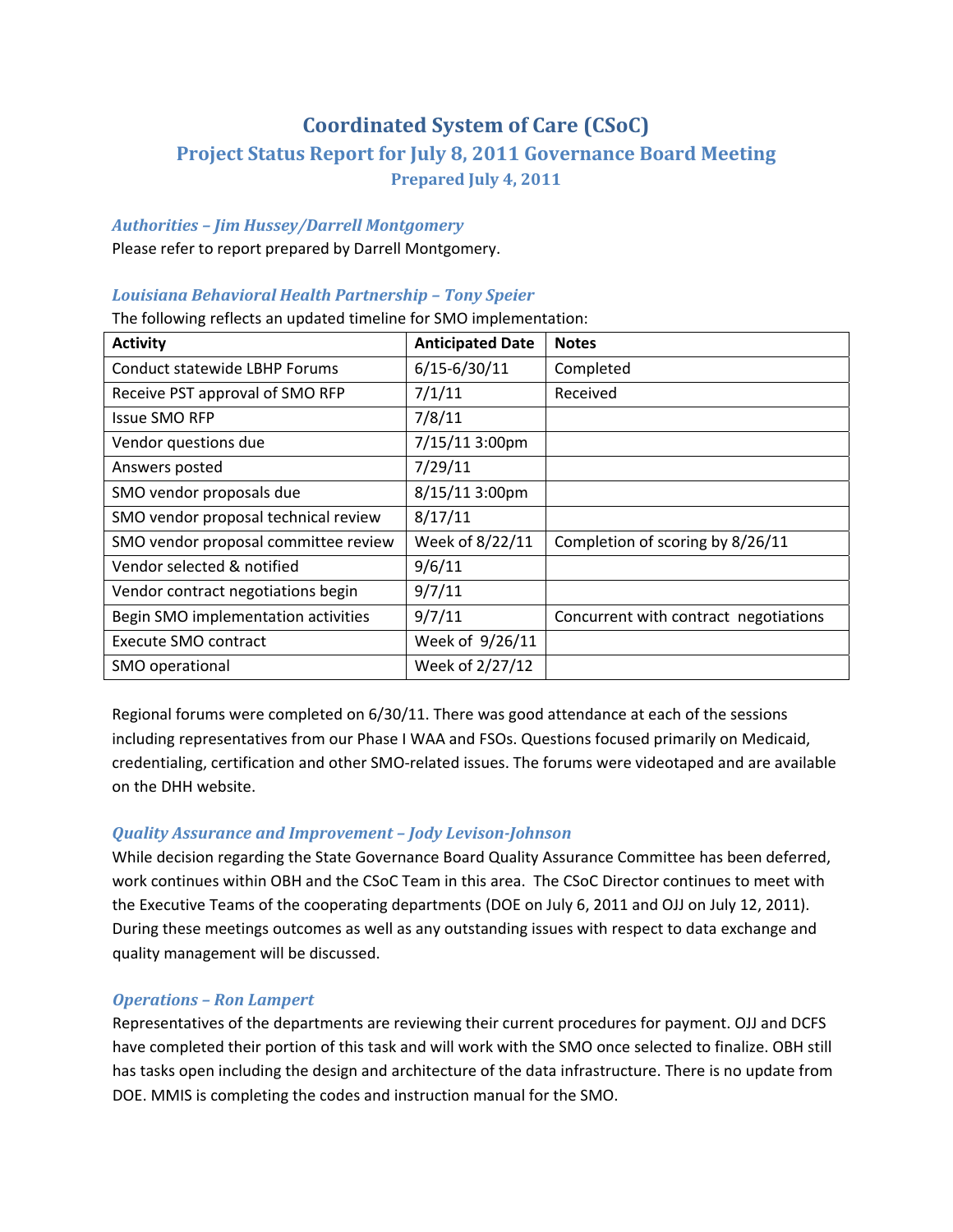Dr. Tony Speier, Interim Assistant Secretary of OBH, convened the LBHP Task Force last week to focus OBH activities on implementation. As a result there will be focused activity to identify the critical and necessary tasks to ensure a successful transition to the SMO. This may result in changes to the workgroup structure. All departments will continue to be included to ensure their needs and priorities are addressed. Future reports will be compiled by Dr. Speier.

Ron Lampert has resigned his current position effective July 22, 2011. Efforts are underway to recruit a replacement for this position.

### *Training and Technical Assistance Report – Jody LevisonJohnson*

Work continues to compile a summary of the various audiences in need of training and their specific training needs. The CSoC Director has scheduled a call with the Innovations Institute (University of Maryland) on July 5, 2011 to begin to plan the approach for Wraparound and Family Support organization training. Follow‐up with Vivian Jackson regarding Cultural Competency training will occur later in the month when the CSoC Director has the opportunity to meet with Ms. Jackson face-to-face. The CANS training with John Lyons is fairly straightforward and will be scheduled as implementation nears.

In addition, representatives from the participating departments are in the process of completing the identification of training needs more specific to the LBHP such as: making referrals to the SMO, enrolling children in Medicaid, and billing Medicaid. Each department representative has stated that they will provide department specific training, e.g. DOE will provide training to local school districts on changes in the IEP process, Medicaid will provide required training on impact of changes in Medicaid, etc.

#### Next steps

- (1) Janice Zube from the CSoC Team will continue her work to pull together an overall framework that identifies the various audiences for training and also the specific content needs.
- (2) The CSoC Director will follow‐up with the potential training contractors (Innovations, Vivian Jackson, John Lyons) to ensure clear scopes of work are developed and contracts are executed.

# *Wraparound Agency (WAA)/Family Support Organ ization Implementation – Jody Levison-Johnson*

#### Phase I implementing regions (Regions 2, 7, 8, and 9)

Planning for implementation technical assistance is underway. A subset of the CSoC Team that includes the OBH, OJJ, DCFS, DOE representatives as well as one representative of Medicaid is scheduled to meet on July 5, 2011 to begin more substantive planning. During the past week, the CSoC Director was able to talk with representatives from regions 7, 8 and 9 in person at the LBHP Forums and obtain their initial thoughts on needs and the potential training approach.

### Jefferson Parish

Contact with John Ryals has been ongoing. Jefferson Parish has selected a new wraparound agency and is looking forward to their meeting with the Governance Boar d on July 8, 2011.